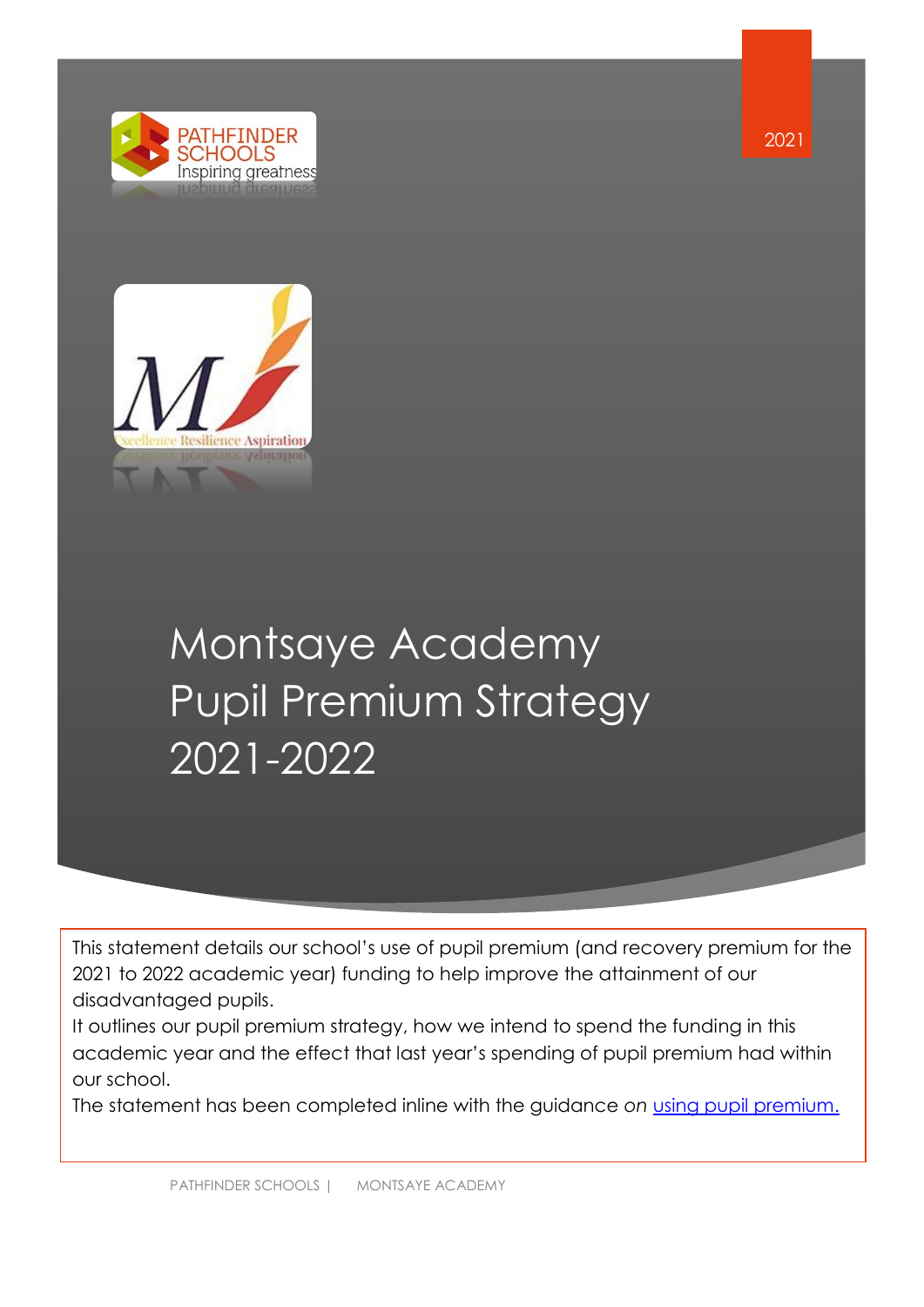



| <b>School Overview</b>                                                                                       |                                        |
|--------------------------------------------------------------------------------------------------------------|----------------------------------------|
| <b>Detail</b>                                                                                                | Data                                   |
| <b>School name</b>                                                                                           | Montsaye Academy                       |
| Number of pupils in school                                                                                   | 1065                                   |
| Proportion (%) of pupil premium eligible<br>pupils                                                           | 26.63%                                 |
| Academic year/years that our current<br>pupil premium strategy plan covers (3<br>year plans are recommended) | 2021-2022                              |
| Date this statement was published                                                                            | December 2021                          |
| Date on which it will be reviewed                                                                            | September 2022                         |
| <b>Statement authorised by</b>                                                                               | Meena Gabbi (Principal)                |
| <b>Pupil premium lead</b>                                                                                    | Marc Jordan (Assistant Vice Principal) |
| Governor / Trustee lead                                                                                      | Angela Lloyd                           |

| <b>Funding Overview</b>                                                                                                                                                       |                               |
|-------------------------------------------------------------------------------------------------------------------------------------------------------------------------------|-------------------------------|
| <b>Detail</b>                                                                                                                                                                 | Amount                        |
| <b>Pupil premium funding allocation this</b><br>academic year                                                                                                                 | £211,055<br>£5449 KS5 bursary |
| Recovery premium funding allocation this<br>academic year                                                                                                                     | £32,045                       |
| <b>Pupil premium funding carried forward</b><br>from previous years (enter £0 if not<br>applicable)                                                                           | £0                            |
| Total budget for this academic year<br>If your school is an academy in a trust<br>that pools this funding, state the amount<br>available to your school this academic<br>year | £248,549                      |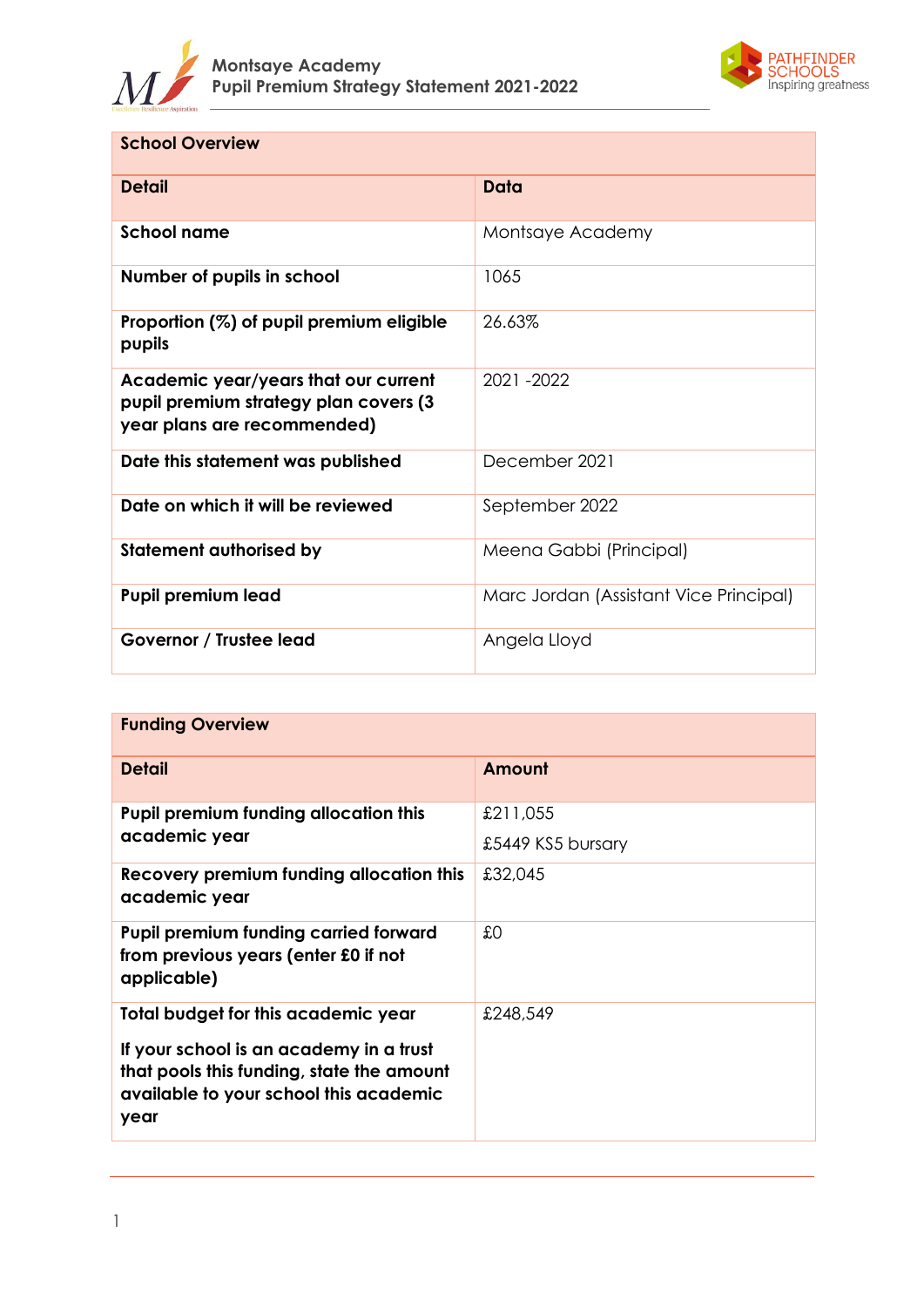



# **Part A: Pupil premium strategy plan**

# **Statement of intent**

Common barriers to learning for disadvantaged students can include weak language and communication skills, lack of confidence, low attendance and more frequent behaviour issues. There may be complex situations that prevent children from flourishing. We recognise that the challenges are varied and there is no 'one size fits all'. As recognised by the EFF we acknowledge that 'good teaching is the most important variable schools have to improve outcomes for disadvantaged students' and we intend to focus heavily on developing the quality of teaching through focused CPD of teachers and strong recruitment processes, especially in the areas of English and Maths.

# *The objectives of this plan are therefore:*

- To narrow the gap in attainment and progress between disadvantaged students and non-disadvantaged students;
- For all disadvantaged students to have attendance inline with the national average for all students;
- To ensure that all disadvantaged students have access to and the opportunity to engage with the wider curriculum.
- To ensure high quality T&L is at the centre of our strategy for improvements
- To ensure all students have access to a broad and balanced curriculum that supports a high aspirations culture

# *The key principles of our strategy include:*

- Promoting a culture of high expectations of attainment for all
- Individualised approach to address barriers focused on outcomes for individuals
- Consistent high quality-first teaching
- Focus on outcomes for individuals rather than on just providing strategies
- Recruit and develop staff to ensure access to quality first teaching
- Decisions based on data and respond to evidence
- Clear, responsive leadership setting high aspirations and responsibility for raising attainment to all staff.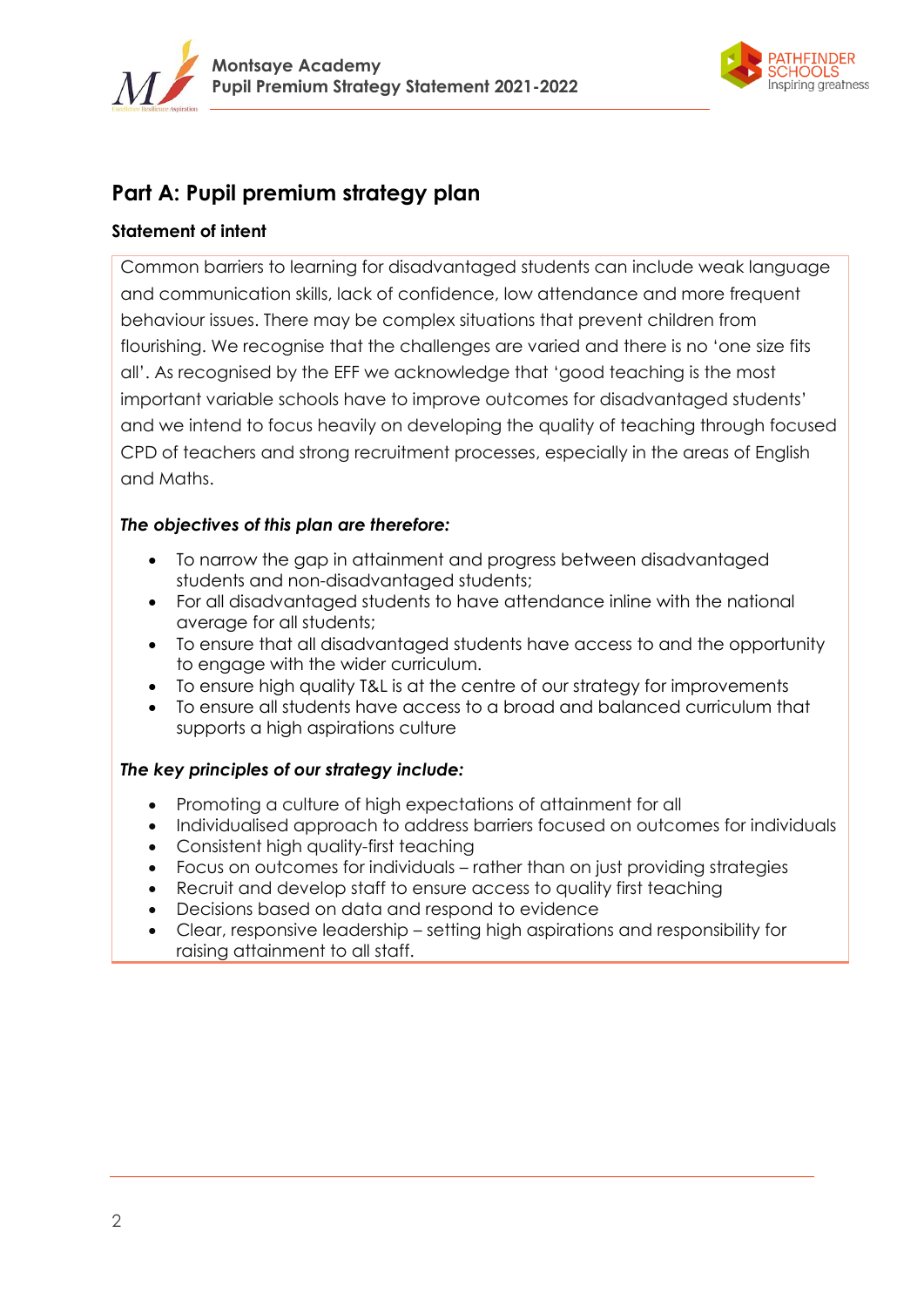



# **Challenges**

This details the key challenges to achievement that we have identified among our disadvantaged pupils.

| <b>Challenge</b><br>number | <b>Detail of challenge</b>                                                                                                                                                   |
|----------------------------|------------------------------------------------------------------------------------------------------------------------------------------------------------------------------|
|                            | Teacher recruitment nationally / Marketing and recruitment strategy.<br>Not being fully staffed                                                                              |
| $\mathbf 2$                | Lower levels of literacy and numeracy of PP students, especially at<br>Y6 into 7                                                                                             |
| 3                          | Low aspirations amongst this group of students.<br>Increasing the number of PP students who study L3 qualifications at<br>MA and no. of Y13 PP students attending university |
| 4                          | Poor attendance                                                                                                                                                              |
| 5                          | Weaker progress and attainment for disadvantaged students<br>compared to non-disadvantaged, further compounded during<br>lockdown.                                           |

# **Intended outcomes**

This explains the outcomes we are aiming for **by the end of our current strategy plan**, and how we will measure whether they have been achieved.

| <b>Intended outcome</b>                                                                                                                                                                                     | <b>Success criteria</b>                                                                                                           |
|-------------------------------------------------------------------------------------------------------------------------------------------------------------------------------------------------------------|-----------------------------------------------------------------------------------------------------------------------------------|
| An ambitious and progressive curriculum<br>will be fully established across school                                                                                                                          | A progressive curriculum across Y7-11<br>will be in place ensure knowledge and<br>skills are build on each year for all<br>pupils |
| Improve progress and attainment of PP<br>students of all prior attainment in all<br>aspects of P8 and A8. Target to meet<br>National non-PP (focus on MA boys).<br>Close the gaps for PP students caused by | Gap closed between PP and non PP<br>within school but also between our PP<br>score and national data for non PP.                  |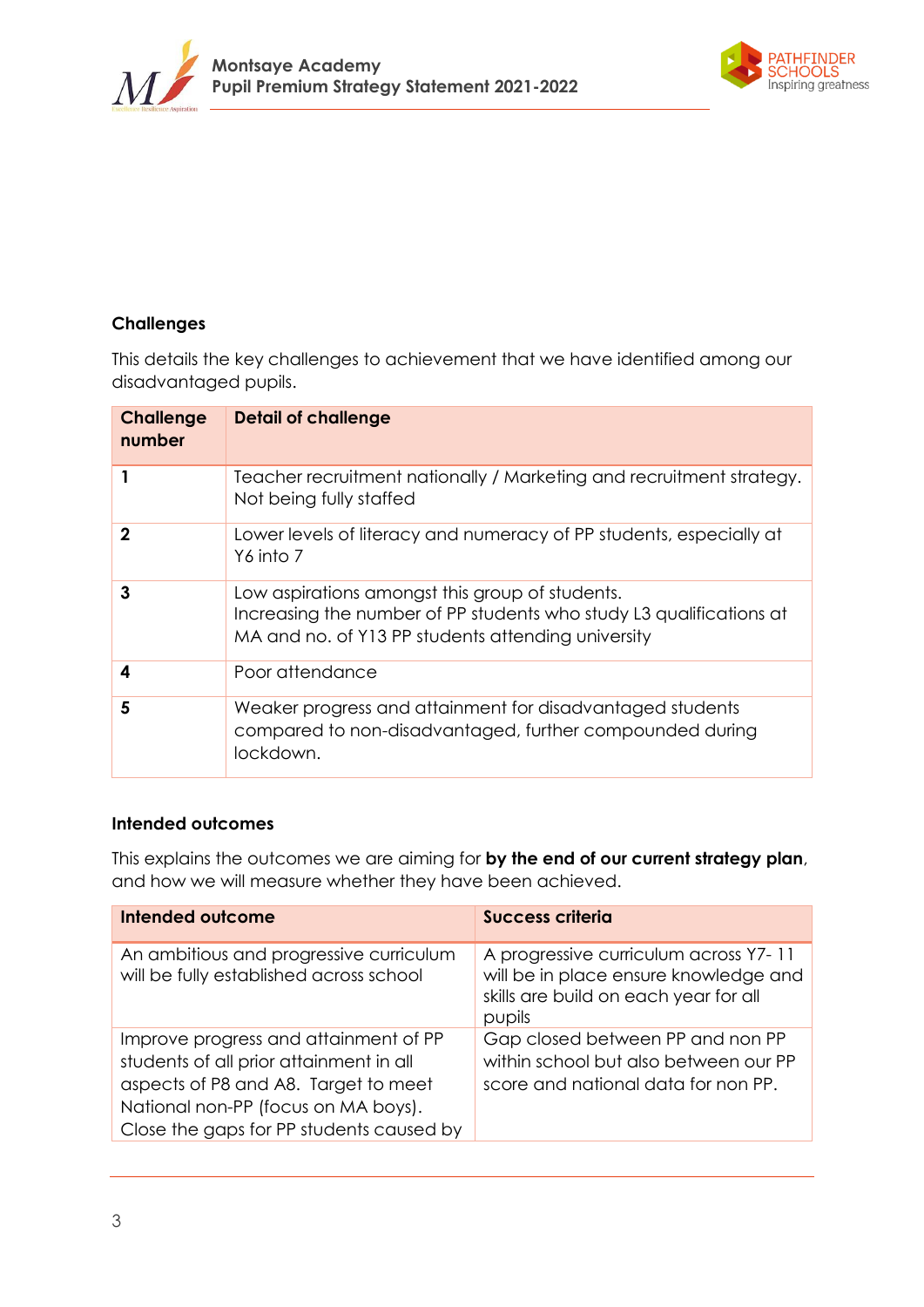



| lockdowns and subsequent time missed<br>from school.                                                                                                                                      | Use of residuals data at all key stages<br>shows gaps closing and are<br>comparable to non PP and FFT targets                                                                                                                                                                                                                    |
|-------------------------------------------------------------------------------------------------------------------------------------------------------------------------------------------|----------------------------------------------------------------------------------------------------------------------------------------------------------------------------------------------------------------------------------------------------------------------------------------------------------------------------------|
|                                                                                                                                                                                           | This will be measured using in school<br>data tracking through go4schools and<br>nationally published data for public<br>examinations                                                                                                                                                                                            |
| Improve low reading age/literacy<br>skills/levels of numeracy of PP students<br>on-entry compared to non-PP, so that<br>gap is closed compared to national<br>date.                       | Reading ages of PP students closes<br>rapidly towards non PP reading ages.<br>Tracked by reading age data obtain<br>every term (14 week term)                                                                                                                                                                                    |
| Improve attendance of PP students to<br>meet the whole school attendance<br>target of 96%.                                                                                                | PP attendance gap closes so it meets<br>at least the national average or better<br>for PP students                                                                                                                                                                                                                               |
| Raise aspirations by providing PP students<br>with aspirations/careers/enrichment<br>opportunities so they have direct access<br>to high-quality careers advice and<br>guidance early on. | All PP students at Post -16 & Post 18 are<br>not NEET and have a pathway in<br>place. PP students to receive priority<br>interviews at KS4 or in Y9 to engage<br>with careers and aspirations. All year<br>groups to have accessed any external<br>opportunities for aspirational<br>education trips to UoN or other<br>provider |
| Ensure access to good/outstanding<br>teachers to ensure quality first teaching<br>for PP students.                                                                                        | Quality of teaching and learning and<br>the curriculum allows students to<br>make at least the same progress as<br>non-PP students nationally                                                                                                                                                                                    |

# **Activity in this academic year**

This details how we intend to spend our pupil premium (and recovery premium funding) **this academic year** to address the challenges listed above.

# **Teaching (for example, CPD, recruitment and retention)**

Budgeted cost: £ *[insert amount]*

| <b>Activity</b> | <b>Evidence that supports this</b><br>approach | Challenge<br>number(s)<br>addressed |
|-----------------|------------------------------------------------|-------------------------------------|
|                 |                                                |                                     |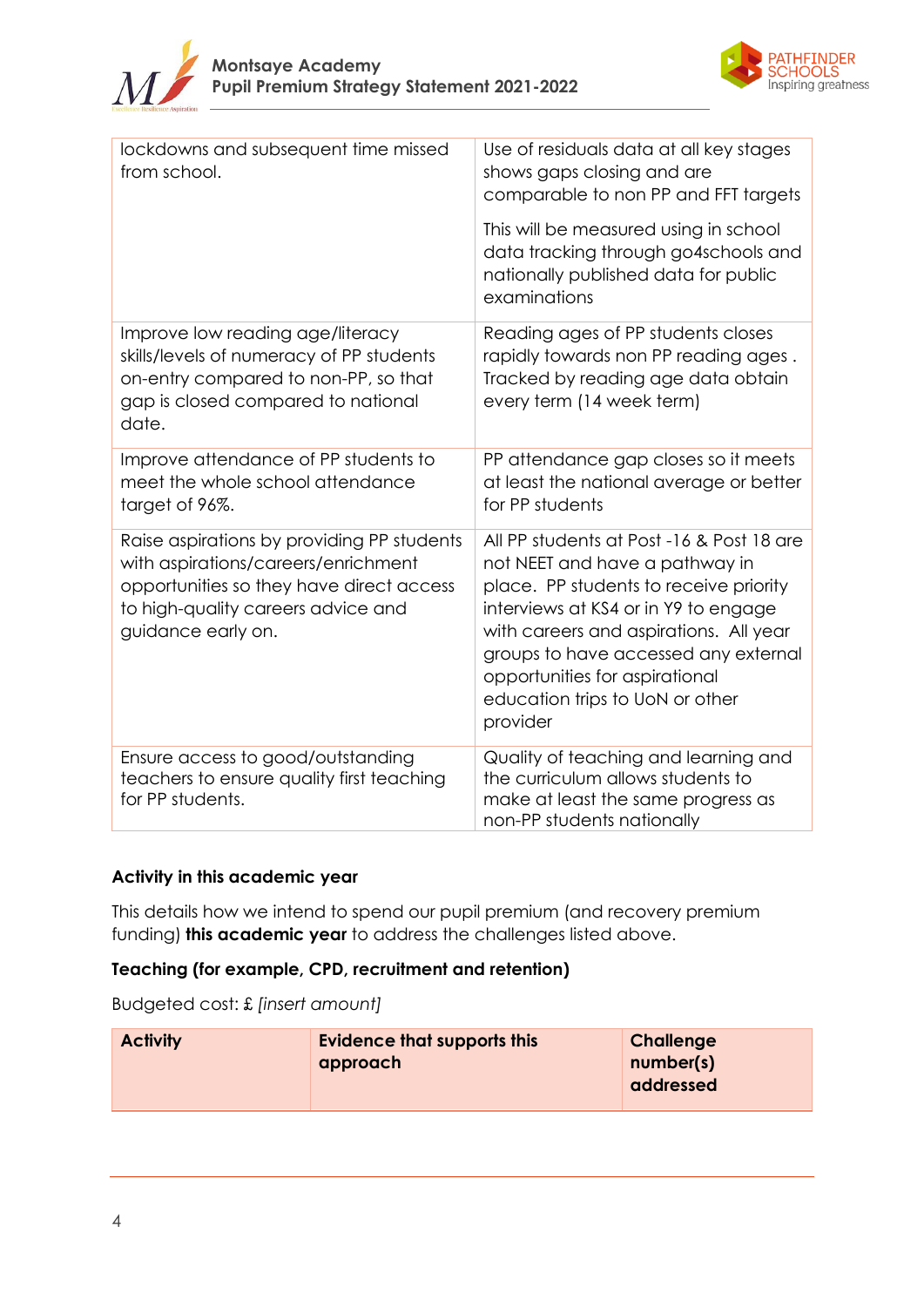



| <b>Recruit extra Maths</b><br>and English staff to<br>support the catch-up<br>programme for KS3 &<br>4.                  | EFF toolkit Small group tuition +4<br>months.<br>EFF toolkit Oral language<br>interventions + 6 months                             |  |
|--------------------------------------------------------------------------------------------------------------------------|------------------------------------------------------------------------------------------------------------------------------------|--|
| <b>ERA learner CPD to</b><br>improve T&L across<br>the Academy in line<br>with our whole school<br><b>ERA principles</b> | EEF toolkit – Meta cognition + 7<br>months<br>EFF Toolkit behaviour interventions -<br>supporting better engagement $+4$<br>months |  |

# **Targeted academic support (for example, tutoring, one-to-one support structured interventions)**

| Budgeted cost: £ [insert amount] |  |  |
|----------------------------------|--|--|
|                                  |  |  |

| <b>Activity</b>                                                                                                                        | <b>Evidence that supports this</b><br>approach                                                                    | <b>Challenge</b><br>number(s)<br>addressed |
|----------------------------------------------------------------------------------------------------------------------------------------|-------------------------------------------------------------------------------------------------------------------|--------------------------------------------|
| <b>English and Maths</b><br>intervention / catch<br>up for KS3 & KS4 with<br>tutors for DA pupils                                      | EFF toolkit Small group tuition +4<br>months.<br>EFF toolkit Oral language<br>$interventions + 6 months$          | $\overline{2}$<br>5                        |
| Literacy / Reading<br>and Numeracy<br>interventions for<br>students not<br>secondary ready as<br><b>identified from CATs</b><br>scores | EFF Toolkit – Reading and<br>comprehension $+$ 6 months<br>EFF toolkit Oral language<br>intervention $+$ 6 months | $\overline{2}$<br>5                        |

# **Wider strategies (for example, related to attendance, behaviour, wellbeing)**

Budgeted cost: £ *[insert amount]*

| <b>Activity</b> | <b>Evidence that supports this</b> | Challenge |
|-----------------|------------------------------------|-----------|
|                 | approach                           | number(s) |
|                 |                                    | addressed |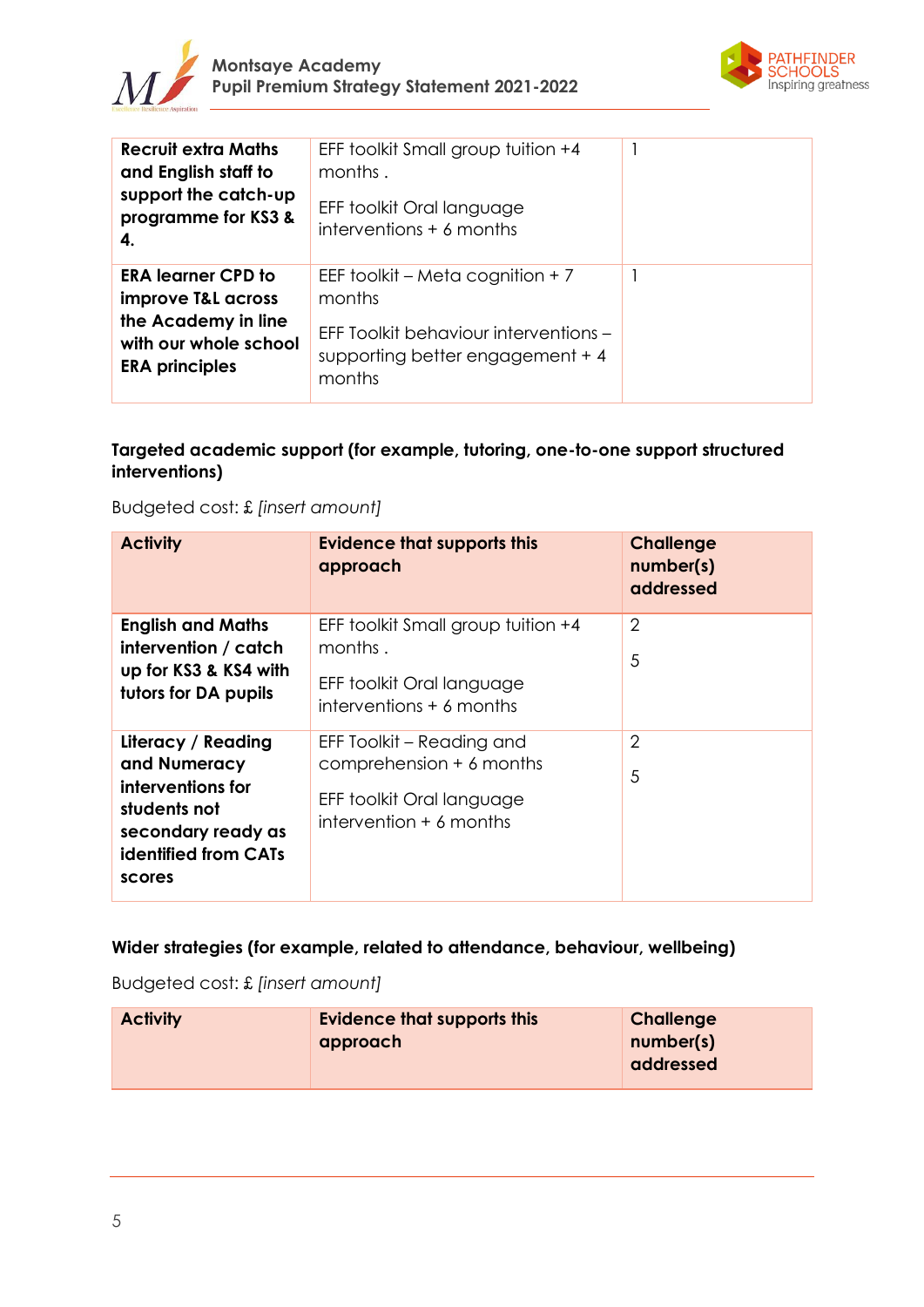



| <b>Aspirations and</b><br><b>Careers through ERA</b><br>days, prospects<br>support                                                                                                                                                                                                                                                                         | Previous feedback from students<br>and parents, low numbers of NEET<br>for our Y11 students | 3 |
|------------------------------------------------------------------------------------------------------------------------------------------------------------------------------------------------------------------------------------------------------------------------------------------------------------------------------------------------------------|---------------------------------------------------------------------------------------------|---|
| <b>Pupil Premium first</b><br>strategies<br>implemented in all<br>classrooms to support<br>progress and<br>attainment in all Key<br><b>Stages</b>                                                                                                                                                                                                          |                                                                                             | 5 |
| Use of PL to monitor<br>and oversee<br>interventions linked to<br>attendance /<br>behaviour and<br>progress.<br><b>New attendance</b><br>officer.<br><b>Use of Pastoral</b><br>support mentors.<br><b>SLT</b> lead on<br><b>Attendance and</b><br><b>Behaviour</b><br><b>Supporting vulnerable</b><br>PP students through<br>the pastoral support<br>team. | EFF Parental Engagement +4<br>months                                                        | 4 |
| Regular meeting of to<br>identify barriers to PP<br>progress for each<br>year group with PP<br>lead/PL/SWO and<br><b>SENCO</b>                                                                                                                                                                                                                             |                                                                                             |   |
| Use of attendance<br>policy so timely<br>action is taken to<br>challenge low<br>attendance                                                                                                                                                                                                                                                                 |                                                                                             |   |

**Total budgeted cost: £** *[insert sum of 3 amounts stated above]*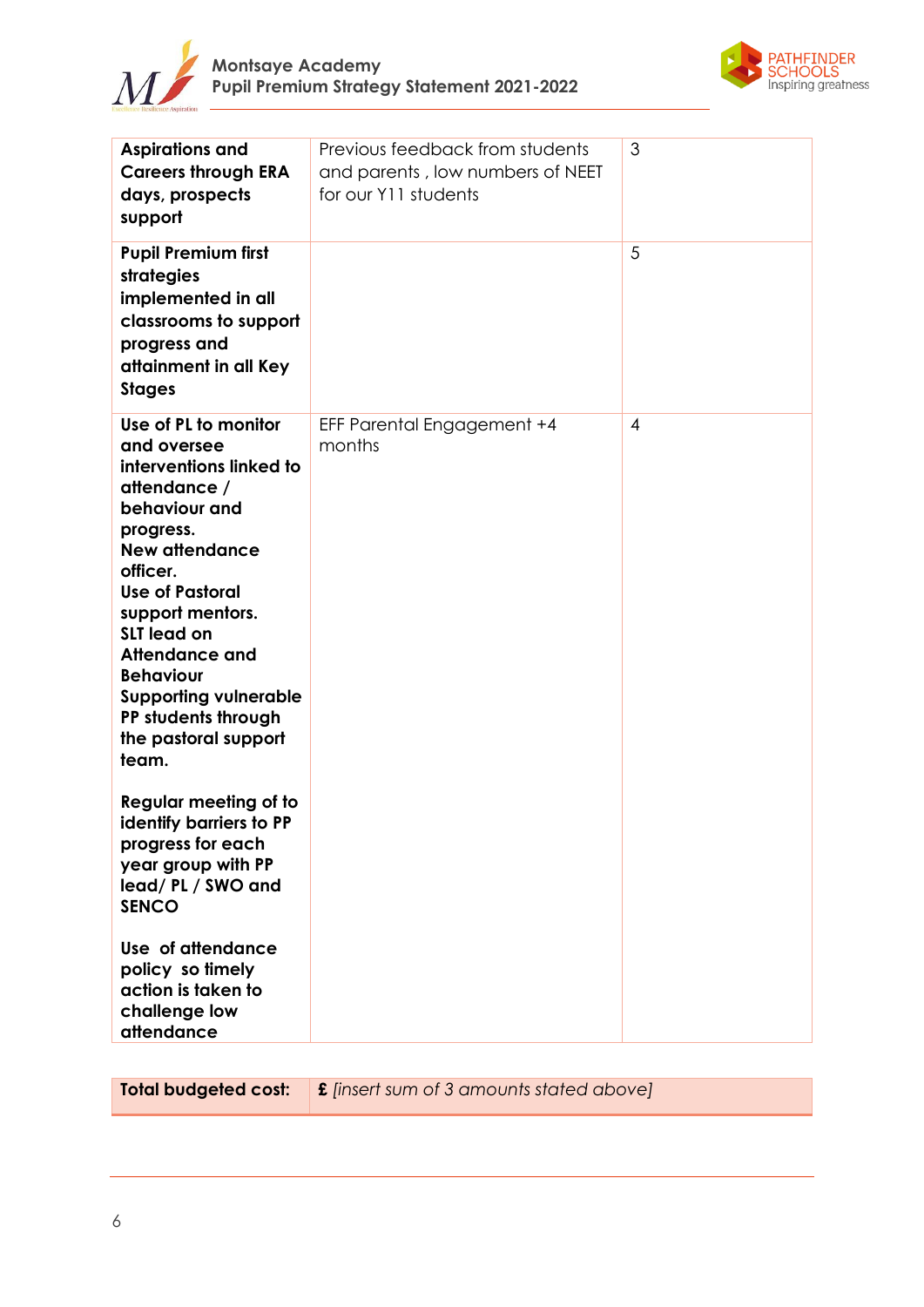



# **Part B: Review of outcomes in the previous academic year**

# **Pupil premium strategy outcomes**

This details the impact that our pupil premium activity had on pupils in the 2020 to 2021 academic year.

1) IMPROVE PROGRESS AND ATTAINMENT OF PP STUDENTS OF ALL PRIOR ATTAINMENT IN ALL APECTS OF P8 AND A8 . TARGET TO MEET NATIONAL NON PP. (FOCUS ON MA BOYS). – DATA FROM 2017/18 & 18/19 SHOWS POOR PROGRESS AND ATTAINENT FOR ALL CONTEXTUAL PP STUDENT GROUPS, WHEN COMPARED TO NON-PP. CLOSE THE GAP FOR DA STUDENTS CAUSED BY THE COVID-19 LOCKDOWN AND SUBSEQUENT TIME MISSED IN SCHOOL- FOCUS ON ENGLISH AND MATHS CATCH UP WORK ACROSS ALL YEAR GROUPS.

|                                                                                                        | Year 11 2020-21                               |                |                |                |             | Year 10 2020-21             |         |
|--------------------------------------------------------------------------------------------------------|-----------------------------------------------|----------------|----------------|----------------|-------------|-----------------------------|---------|
| Montsaye Academy School Performance Summary                                                            | 2021<br><b>Projected</b><br><b>Grades DC1</b> | <b>TAG AP1</b> | <b>TAG AP2</b> | <b>TAG AP3</b> | 2021 Actual | 2022 Proj DC1 2022 Proj DC2 |         |
| <b>Disadvantaged pupils</b>                                                                            |                                               |                |                |                |             |                             |         |
| Number of disadvantaged pupils in the Progress 8 score                                                 | 38                                            | 37             | 37             | 37             | 41          | 48                          | 51      |
| Progress 8 score for disadvantaged pupils (fine)                                                       | $-0.74$                                       | $-0.53$        | $-0.49$        | $-0.53$        | $-0.53$     | $-0.47$                     | $-0.50$ |
| Progress 8 score for Montsaye non disadvantaged pupils                                                 | $-0.23$                                       | $-0.23$        | $-0.05$        | $-0.07$        | 0.02        | $-0.19$                     | $-0.26$ |
| Progress 8 score for disadvantaged pupils - English                                                    | $-1.06$                                       | $-0.88$        | $-0.61$        | $-0.49$        | $-0.49$     | $-0.79$                     | $-0.59$ |
| Progress 8 score for disadvantaged pupils - Maths                                                      | $-0.55$                                       | $-0.1$         | $-0.14$        | $-0.50$        | $-0.50$     | $-0.21$                     | $-0.50$ |
| Progress 8 score for disadvantaged pupils - English Baccalaureate slots                                | $-0.59$                                       | $-0.28$        | $-0.33$        | $-0.43$        | $-0.43$     | $-0.37$                     | $-0.42$ |
| Progress 8 score for disadvantaged pupils - Open slots                                                 | $-0.8$                                        | $-0.84$        | $-0.81$        | $-0.68$        | $-0.68$     | $-0.53$                     | $-0.53$ |
| Average Attainment 8 score per disadvantaged pupil                                                     | 38.68                                         | 39.83          | 40.80          | 40.33          | 40.33       | 41.70                       | 40.01   |
| Average Attainment 8 score per Montsaye non disadvantaged pupil                                        | 46.19                                         | 46.02          | 47.75          | 47.61          | 48.76       | 47.84                       | 45.74   |
| Average Attainment 8 score per disadvantaged pupil - English                                           | 7.9                                           | 8.00           | 8.62           | 8.84           | 8.84        | 8.36                        | 8.52    |
| Average Attainment 8 score per disadvantaged pupil - Maths                                             | 7.66                                          | 8.45           | 8.48           | 7.82           | 7.82        | 8.6                         | 7.66    |
| Average Attainment 8 score per disadvantaged pupil - English Baccalaureate slots                       | 11.4                                          | 12.01          | 11.91          | 11.58          | 11.58       | 12.21                       | 11.67   |
| Average Attainment 8 score per disadvantaged pupil - Open slots                                        | 11.71                                         | 11.37          | 11.73          | 12.09          | 12.09       | 12.53                       | 12.24   |
| % of disadvantaged pupils entering the English Baccalaureate                                           | 22%                                           | 23%            | 20%            | 20%            | 20%         | 20%                         | 23%     |
| % of disadvantaged pupils achieving a strong pass in the English Baccalaureate<br>(grade 5 or above)   | 7.30%                                         | 5.00%          | 8.90%          | 4.40%          | 4.40%       | 8.00%                       | 7.50%   |
| % of disadvantaged pupils achieving a standard pass in the English Baccalaureate<br>(grade 4 or above) | 17%                                           | 18%            | 16%            | 16%            | 16%         | 12%                         | 11%     |
| Average EBACC APS Score per disadvantaged pupil                                                        | 3.35                                          | 3.53           | 3.56           | 3.45           | 3.45        | 3.54                        | 3.40    |
| % of disadvantaged pupils achieving a strong pass in English and maths (grade 5 or                     | 31.70%                                        | 30.00%         | 37.80%         | 28.90%         | 28.90%      | 28.00%                      | 32.10%  |
| % of disadvantaged pupils achieving a standard pass in English and maths (grade 4)                     | 48.80%                                        | 52.50%         | 57.80%         | 55.60%         | 56.00%      | 48.00%                      | 50.90%  |

Prior attainment has been calculated by converted KS2 Scaled scores into APS fine scores for the purposes of tracking only

**Coolish McQ** 

#### **Microcohort Data - Projected Grade Data**

| <b>English Yr 7</b>      |                |                      |  |  |  |  |  |  |
|--------------------------|----------------|----------------------|--|--|--|--|--|--|
| <b>English</b>           | AP1* On Target | <b>AP2 On Target</b> |  |  |  |  |  |  |
| <b>Pupil Premium</b>     | 77.40%         | 77.30%               |  |  |  |  |  |  |
| <b>Not Pupil Premium</b> | 86.90%         | 87.30%               |  |  |  |  |  |  |
|                          |                |                      |  |  |  |  |  |  |
| Maths Yr 7               |                |                      |  |  |  |  |  |  |
| <b>Maths</b>             | AP1* On Target | <b>AP2 On Target</b> |  |  |  |  |  |  |
| <b>Pupil Premium</b>     | 69.80%         | 66.70%               |  |  |  |  |  |  |
| <b>Not Pupil Premium</b> | 72.80%         | 70.20%               |  |  |  |  |  |  |
|                          |                |                      |  |  |  |  |  |  |
| Science Yr 7             |                |                      |  |  |  |  |  |  |
| <b>Science</b>           | AP1* On Target | <b>AP2 On Target</b> |  |  |  |  |  |  |
| <b>Pupil Premium</b>     | 73.60%         | 68.40%               |  |  |  |  |  |  |
| <b>Not Pupil Premium</b> | 79.00%         |                      |  |  |  |  |  |  |

| спднэн нэ                |                             |                      |  |  |  |  |  |
|--------------------------|-----------------------------|----------------------|--|--|--|--|--|
| <b>English</b>           | AP1 On Target AP2 On Target |                      |  |  |  |  |  |
| <b>Pupil Premium</b>     | 71.70%                      | 72.30%               |  |  |  |  |  |
| <b>Not Pupil Premium</b> | 84.00%                      | 84.10%               |  |  |  |  |  |
| Maths Yr 8               |                             |                      |  |  |  |  |  |
| <b>Maths</b>             | <b>AP1 On Target</b>        | <b>AP2 On Target</b> |  |  |  |  |  |
| <b>Pupil Premium</b>     | 37.00%                      | 42.50%               |  |  |  |  |  |
| <b>Not Pupil Premium</b> | 52.80%                      | 50.80%               |  |  |  |  |  |
| <b>Science Yr 8</b>      |                             |                      |  |  |  |  |  |
| <b>Science</b>           | AP1 On Target               | <b>AP2 On Target</b> |  |  |  |  |  |
| <b>Pupil Premium</b>     | 39.10%                      | 36.20%               |  |  |  |  |  |
| <b>Not Pupil Premium</b> | 57.60%                      | 49.20%               |  |  |  |  |  |

| <b>English</b>           | AP1 On Target AP2 On Target |        |
|--------------------------|-----------------------------|--------|
| <b>Pupil Premium</b>     | 82.00%                      | 80.50% |
| <b>Not Pupil Premium</b> | 83.40%                      | 82.90% |

| <b>Maths</b>             | AP1 On Target AP2 On Target |        |  |
|--------------------------|-----------------------------|--------|--|
| <b>Pupil Premium</b>     | 74.00%                      | 70.70% |  |
| <b>Not Pupil Premium</b> | 61.40%                      | 60.70% |  |
| Science Yr 9             |                             |        |  |
| <b>Science</b>           | AP1 On Target AP2 On Target |        |  |
|                          |                             |        |  |

| Pupil Premium.    | 36.00% | 25.60% |
|-------------------|--------|--------|
| Not Pupil Premium | 43.50% | 38.60% |

AP1\* On Target

AP1 there were 13 students without a target in Year 7 due to no CAT **Test data** 

Achievement of students in the Pupil Premium cohort at KS4 Please note this data is based on the Teacher Assessed Grades that the school produced and were moderated within the school and externally with other schools , the work was also ratified by the exam boards and Ofqual.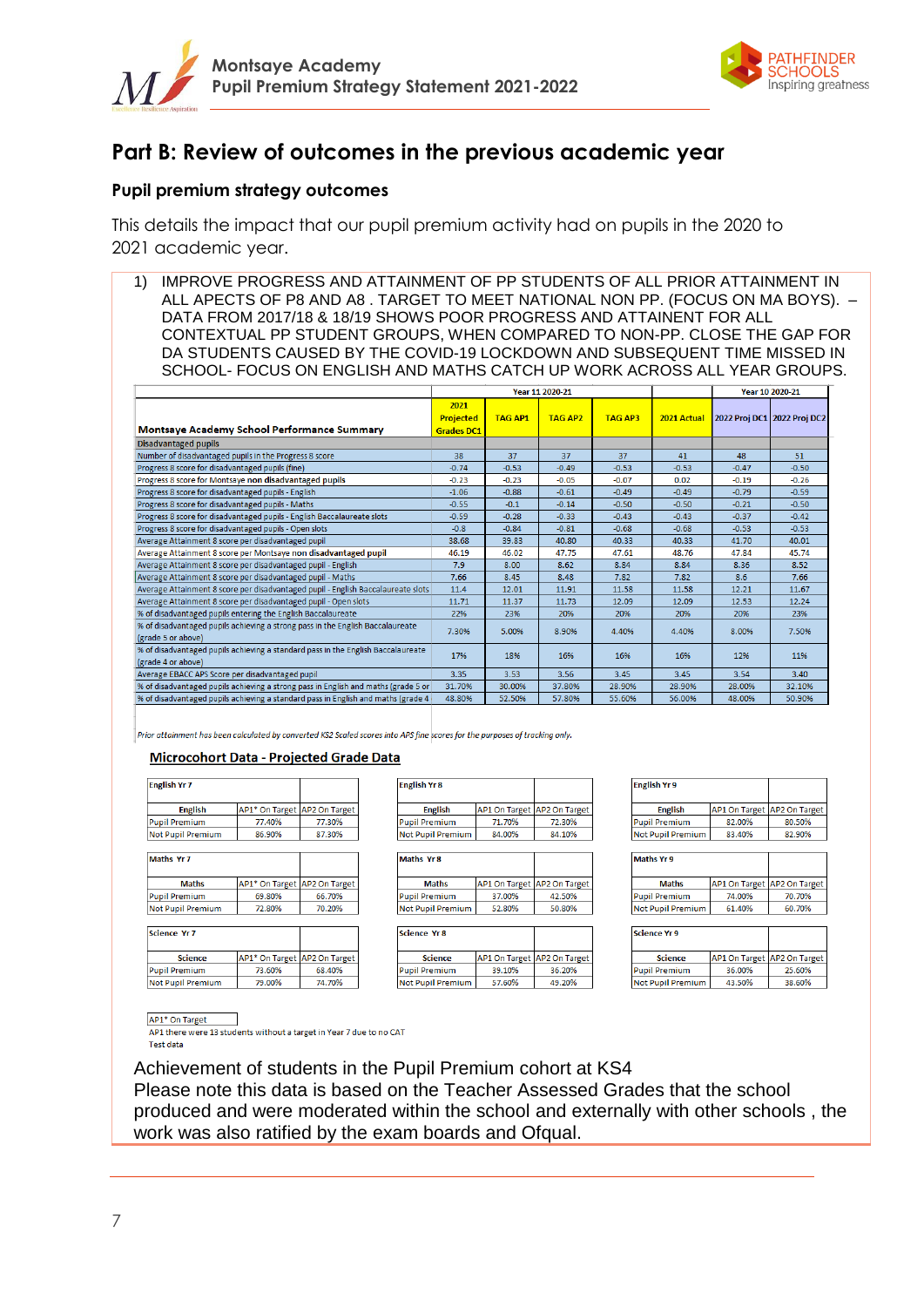



On a number of the key progress and attainment measures our PP cohort stayed broadly in line with 2020 cohort. The progress 8 outcome for our Y11 PP students this year was 0.52 (-0.56 in 2020). The gap between PP and non PP is still an issue for the academy and continues to be a priority**.** The gap between PP and nonPP students being on target at KS3 also dipped through the year due to Covid issues and remains a high priority for the Academy

2) IMPROVE THE LOW READING AGE / LITERACY SKILLS/ LEVELS OF NUMERACY OF PP STUDENTS ON ENTRY COMPARED TO NON PP, SO THE GAP IS CLOSED COMPARED TO NATIONAL DATA. LOW READING AGE / LITERACY AND NUMERACY SKILS ARE BARRIERS TO LEARNING FOR THE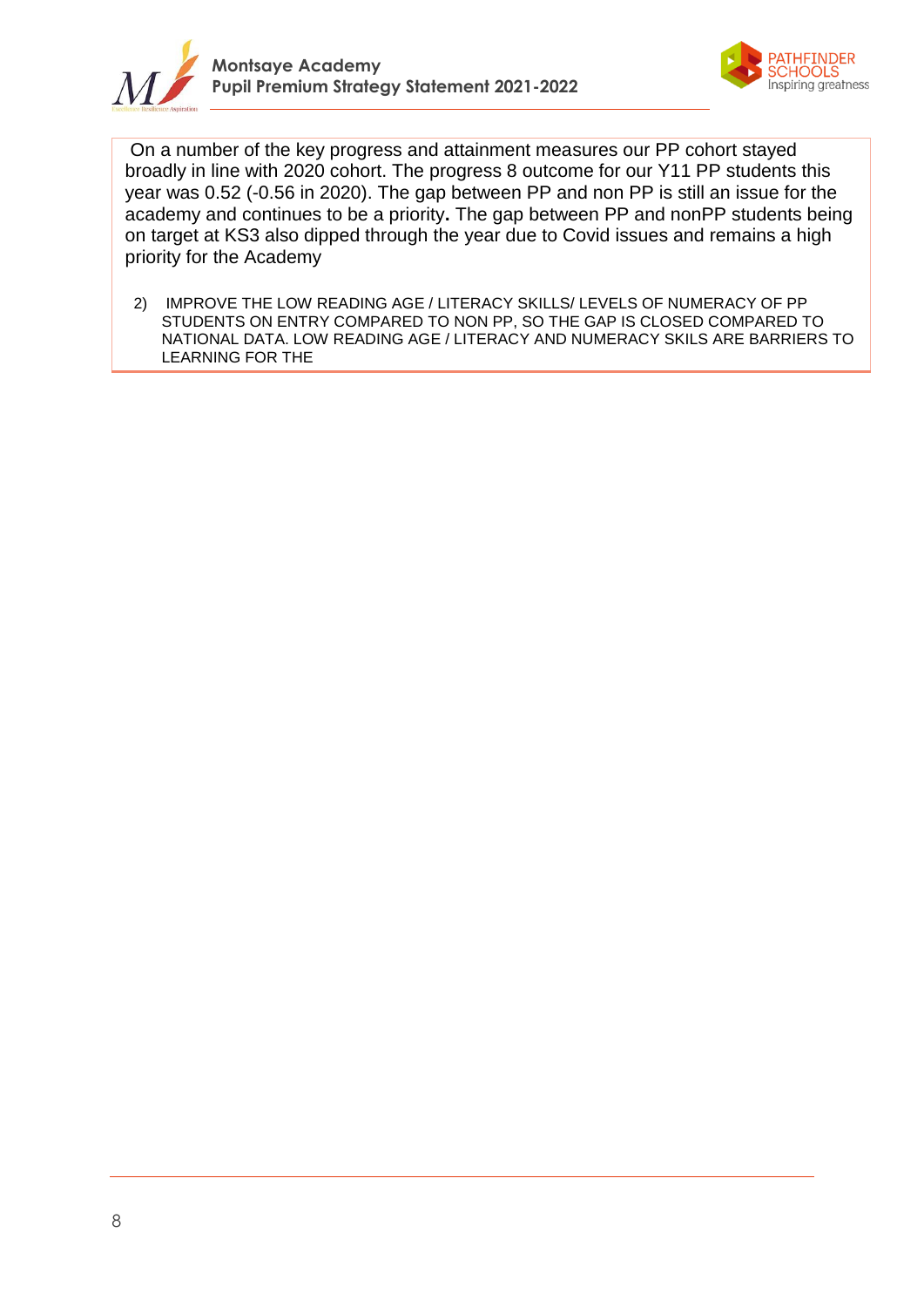



#### Reading Age Data Sept 20 to Sept 21

| Sept 2020                  |                          |                 | <b>First Test Reading Age</b> |                    | Sept 2020                               | Progress                             | Dec 2020                          | Jan 2021                          | March 2021     | <b>July 2021</b> | Final          | <b>Student Age</b> | Progress     |
|----------------------------|--------------------------|-----------------|-------------------------------|--------------------|-----------------------------------------|--------------------------------------|-----------------------------------|-----------------------------------|----------------|------------------|----------------|--------------------|--------------|
| Year 7 All                 |                          |                 | 11.38                         |                    | 11.38                                   | n/a                                  | 11.68                             |                                   |                | 12.66            | 12.81          | 12.58              | 1.00         |
| Year 7 Boys                |                          |                 | 11.53                         |                    | 11.53                                   | n/a                                  | 11.73                             |                                   |                | 12.41            | 12.57          | 12.56              | 0.92         |
| Year 7 Girls               |                          |                 | 11.15                         |                    | 11.15                                   | n/a                                  | 11.61                             |                                   |                | 12.99            | 13.17          | 12.60              | 1.12         |
| Year 7 SEN                 |                          |                 | 9.18                          |                    | 9.18                                    | n/a                                  | 9.39                              |                                   |                | 10.82            | 10.92          | 12.55              | 0.86         |
| Year 7 Dis ALL             |                          |                 | 10.93                         |                    | 10.93                                   | n/a                                  | 11.12                             |                                   |                | 11.85            | 12.15          | 12.57              | 0.98         |
| Year 8 ALL                 |                          |                 | 10.61                         |                    | 11.61                                   | 1.00                                 | 11.61                             | 11.93                             | 12.03          | 12.92            | 13.08          | 13.54              | 2.24         |
| Year 8 Boys                |                          |                 | 10.45                         |                    | 11.42                                   | 0.97                                 | 11.42                             | 11.70                             | 11.83          | 12.73            | 12.92          | 13.53              | 2.27         |
| Year 8 Girls<br>Year 8 SEN |                          |                 | 10.89<br>9.45                 |                    | 11.93<br>10.33                          | 1.04<br>0.88                         | 11.93<br>10.33                    | 12.32<br>10.57                    | 12.35<br>10.80 | 13.23<br>11.65   | 13.33<br>11.79 | 13.56<br>13.43     | 2.19<br>2.22 |
| Year 8 Dis ALL             |                          |                 | 9.76                          |                    | 10.54                                   | 0.78                                 | 10.54                             | 10.87                             | 10.98          | 11.68            | 11.93          | 13.50              | 2.01         |
| Year 9 ALL                 |                          |                 | 10.90                         |                    | 13.72                                   | 2.82                                 | 13.72                             |                                   |                | 14.40            | 14.40          | 14.10              | 3.56         |
| Year 9 Boys                |                          |                 | 10.91                         |                    | 13.71                                   | 2.80                                 | 13.71                             |                                   |                | 14.35            | 14.35          | 14.09              | 3.53         |
| Year 9 Girls               |                          |                 | 10.89                         |                    | 13.73                                   | 2.84                                 | 13.73                             |                                   |                | 14.45            | 14.45          | 14.11              | 3.59         |
| Year 9 SEN                 |                          |                 | 10.22                         |                    | 12.92                                   | 2.70                                 | 12.92                             |                                   |                | 13.51            | 13.51          | 14.08              | 3.72         |
| Year 9 Dis ALL             |                          |                 | 10.39                         |                    | 13.24                                   | 2.85                                 | 13.24                             |                                   |                | 13.84            | 13.84          | 14.08              | 3.58         |
|                            | Contextual Groups Year 7 | Student Numbers | Year 7 Mean Levels            | Year 7 Mean Levels | English: Projected - Target: Levels AP1 | English: Projected - Target: Levels  | Maths: Projected - Target: Levels | Maths: Projected - Target: Levels |                |                  |                |                    |              |
| PP                         |                          | 57              | $-0.05$                       | $-0.06$            | $-0.01$                                 | 0.73                                 | $-0.31$                           | 0.15                              |                |                  |                |                    |              |
| Not PP                     |                          | 111             | 0.17                          | 0.20               | 0.31                                    | 0.96                                 | $-0.10$                           | 0.41                              |                |                  |                |                    |              |
| PP Higher                  |                          | 19              | $-0.62$                       | $-0.64$            | $-0.33$                                 | 0.26                                 | $-0.75$                           | $-0.26$                           |                |                  |                |                    |              |
| Not PP Higher              |                          | 46              | $-0.26$                       | $-0.31$            | $-0.07$                                 | 0.46                                 | $-0.39$                           | $-0.16$                           |                |                  |                |                    |              |
| <b>PP Lower</b>            |                          | 3               | 0.37                          | 0.45               | 0.00                                    | 1.11                                 | 0.00                              | 0.83                              |                |                  |                |                    |              |
| Not PP Lower               |                          | 3               | 0.40                          | 0.42               | 0.44                                    | 1.11                                 | 0.00                              | 0.22                              |                |                  |                |                    |              |
| PP Middle                  |                          |                 |                               |                    |                                         | 29 0.25 0.26 0.18 0.99 -0.07 0.37    |                                   |                                   |                |                  |                |                    |              |
| Not PP Middle              |                          | 53              | $0.56$ 0.63                   |                    |                                         | $0.65$ 1.39 0.17                     |                                   | 0.92                              |                |                  |                |                    |              |
| PP Female                  |                          | 26              | 0.11                          |                    |                                         | $0.09$ 0.10 1.00 -0.28               |                                   | 0.48                              |                |                  |                |                    |              |
| Not PP Female              |                          | 40              |                               |                    |                                         | $0.24$ 0.29 0.28 1.02 -0.05 0.72     |                                   |                                   |                |                  |                |                    |              |
| PP Male                    |                          | 31              | $-0.17$                       |                    |                                         | $-0.18$ $-0.08$ 0.52 $-0.32$ $-0.09$ |                                   |                                   |                |                  |                |                    |              |
| Not PP Male                |                          | 71              | 0.13                          | 0.15               |                                         | $0.32$ 0.92 -0.13                    |                                   | 0.24                              |                |                  |                |                    |              |
| <b>PP SEN E</b>            |                          |                 |                               |                    |                                         |                                      |                                   |                                   |                |                  |                |                    |              |
|                            |                          |                 |                               |                    |                                         |                                      |                                   |                                   |                |                  |                |                    |              |
| Not PP SEN E               |                          | 1.              |                               |                    |                                         | $0.33$ 0.18 0.00 1.00 0.00 0.00      |                                   |                                   |                |                  |                |                    |              |
| <b>PP SEN K</b>            |                          |                 |                               |                    |                                         | 15 -0.02 -0.04 -0.09 0.58 -0.27      |                                   | 0.07                              |                |                  |                |                    |              |
| Not PP SEN K               |                          | 14              | 0.20                          | 0.33               |                                         | $0.13$ 0.90 -0.03 0.37               |                                   |                                   |                |                  |                |                    |              |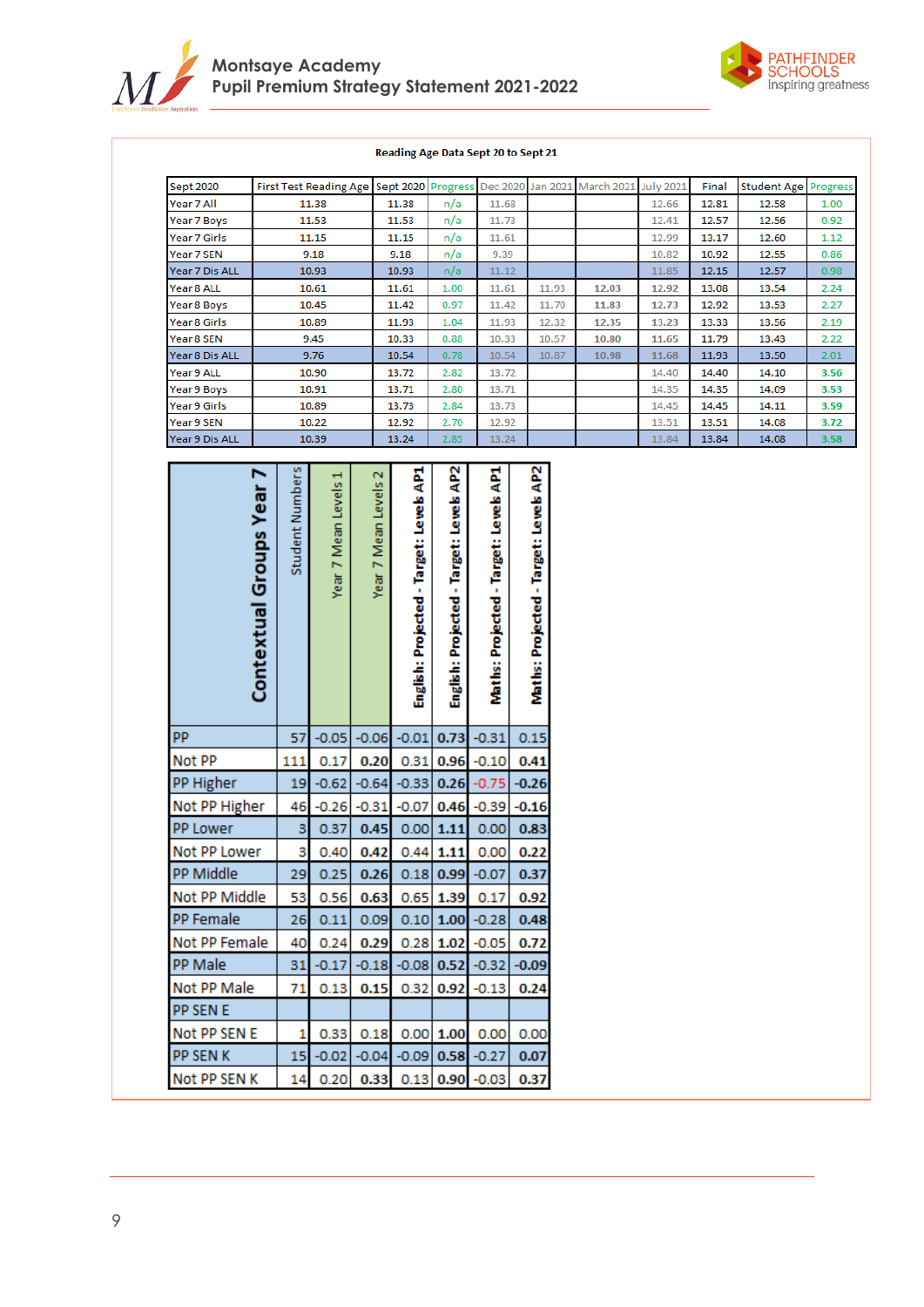



| œ<br>Contextual Groups Year | Student Numbers | Year 7 Mean Levels 1 | 7 Mean Levels 2<br>Year | 8 Mean Levels 1<br>Year | 8 Mean Levels 2<br>Year | ç<br>English: Projected - Target: Levels AP1 | ŗ,<br>AP <sub>2</sub><br>English: Projected - Target: Levels | ۴<br>AP1<br>English: Projected - Target: Levels | ۴<br>AP <sub>2</sub><br>-Target: Levels<br>English: Projected | ç<br>AP1<br>Target: Levels<br><b>Maths: Projected -</b> | ç<br>AP2<br>Target: Levels<br><b>Maths: Projected</b> | ۴<br>AP1<br>Maths: Projected - Target: Levels | Maths: Projected - Target: Levels AP2 Y8 |
|-----------------------------|-----------------|----------------------|-------------------------|-------------------------|-------------------------|----------------------------------------------|--------------------------------------------------------------|-------------------------------------------------|---------------------------------------------------------------|---------------------------------------------------------|-------------------------------------------------------|-----------------------------------------------|------------------------------------------|
| PP                          | 47              | 0.05                 | 0.07                    | $-0.37$                 | $-0.42$                 | 0.25                                         | 0.35                                                         | 0.22                                            | 0.29                                                          | 0.02                                                    |                                                       | $0.00$ -0.56                                  | $-0.50$                                  |
| Not PP                      | 120             | 0.11                 | 0.16                    | $-0.04$                 | $-0.04$                 | 0.28                                         | 0.45                                                         | 0.52                                            | 0.67                                                          | 0.19                                                    | 0.18                                                  | $-0.05$                                       | $-0.07$                                  |
| PP Higher                   | 13              |                      |                         | $-1.11$                 | $-1.17$                 |                                              |                                                              | $-0.72$                                         | $-0.49$                                                       |                                                         |                                                       | $-1.47$                                       | $-1.44$                                  |
| Not PP Higher               | 69              |                      |                         | $-0.30$                 | $-0.34$                 |                                              |                                                              | 0.23                                            | 0.36                                                          |                                                         |                                                       | $-0.51$                                       | $-0.52$                                  |
| PP Lower                    | 7               |                      |                         | 0.09                    | 0.24                    |                                              |                                                              | 1.14                                            | 0.86                                                          |                                                         |                                                       | $-0.04$                                       | 0.00                                     |
| Not PP Lower                | 7               |                      |                         | 0.47                    | 0.50                    |                                              |                                                              | 0.89                                            | 1.28                                                          |                                                         |                                                       | 0.50                                          | 0.50                                     |
| PP Middle                   | 26              |                      |                         | $-0.20$                 | $-0.26$                 |                                              |                                                              | 0.41                                            | 0.53                                                          |                                                         |                                                       | $-0.39$                                       | $-0.28$                                  |
| Not PP Middle               | 41              |                      |                         | 0.29                    | 0.35                    |                                              |                                                              | 0.94                                            | 1.07                                                          |                                                         |                                                       | 0.63                                          | 0.59                                     |
| PP Female                   | 16              | 0.08                 | $-0.02$                 | $-0.37$                 | $-0.31$                 | 0.18                                         | 0.24                                                         | 0.27                                            | 0.46                                                          | 0.26                                                    | 0.14                                                  | $-0.12$                                       | $-0.02$                                  |
| Not PP Female               | 48              | 0.14                 | 0.16                    | $-0.04$                 | $-0.09$                 | 0.23                                         | 0.37                                                         | 0.37                                            | 0.49                                                          | 0.35                                                    | 0.33                                                  | 0.10                                          | 0.06                                     |
| PP Male                     | 31              | 0.04                 | 0.11                    | $-0.37$                 | $-0.48$                 | 0.27                                         | 0.39                                                         | 0.20                                            | 0.20                                                          | $-0.07$                                                 | $-0.06$                                               | $-0.75$                                       | $-0.75$                                  |
| Not PP Male                 | 72              | 0.09                 | 0.17                    | $-0.04$                 | 0.00                    | 0.32                                         | 0.49                                                         | 0.62                                            | 0.79                                                          | 0.08                                                    | 0.08                                                  | $-0.15$                                       | $-0.15$                                  |
| PP SEN E                    | 1               | 0.28                 | 0.30                    | 0.08                    | 0.38                    | 0.33                                         | 0.33                                                         | 1.33                                            | 1.33                                                          | 0.00                                                    | 0.00                                                  | 0.00                                          | 0.00                                     |
| Not PP SEN E                |                 | 0.61                 | 0.59                    | $-0.73$                 |                         | 1.67                                         | 1.00                                                         |                                                 |                                                               | 0.00                                                    | 0.00                                                  | 0.00                                          |                                          |
| PP SEN K                    | 14              | 0.22                 | 0.23                    | $-0.24$                 | $-0.30$                 | 0.31                                         | 0.40                                                         | 0.55                                            | 0.31                                                          | 0.16                                                    | 0.13                                                  | $-0.49$                                       | $-0.55$                                  |
| Not PP SEN K                | 22              | 0.45                 | 0.45                    | 0.20                    | 0.07                    | 0.18                                         | 0.33                                                         | 0.73                                            | 0.84                                                          | 0.57                                                    | 0.53                                                  | 0.40                                          | 0.12                                     |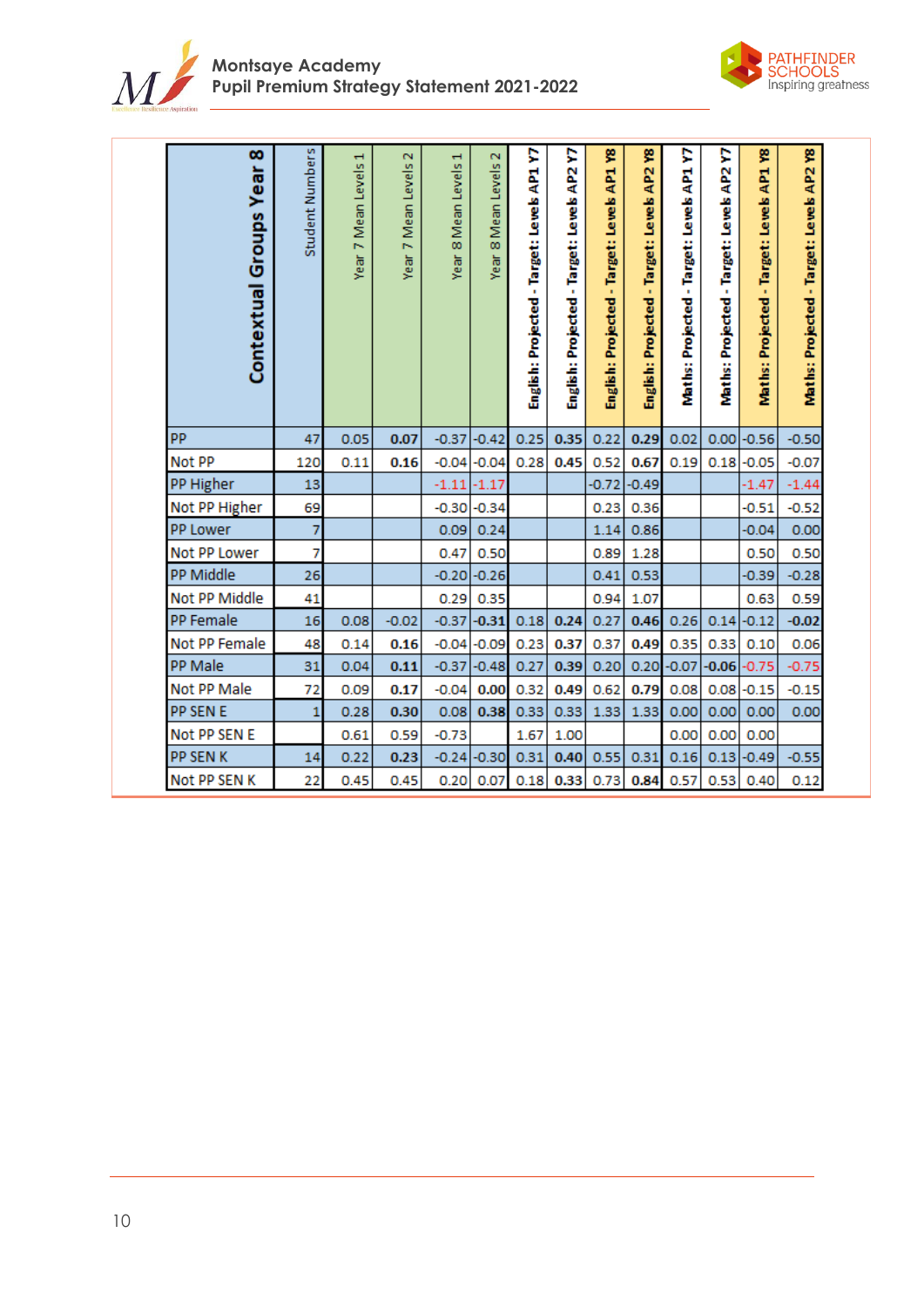



| თ<br>Contextual Groups Year | Student Numbers | Year 8 Mean Levels 1 | Ν<br>8 Mean Levels<br>Year | Н<br>Mean Levels<br>ö<br>Year | Ν<br>Mean Levels<br>ō<br>Year | English: Projected Y8 AP1 - Target: Levels | English: Projected Y8 AP2 - Target: Levels | English: Projected Y9 AP1 - Target: Levels | English: Projected Y9 AP2 - Target: Levels | Maths: Projected Y8 AP1 - Target: Levels | Maths: Projected Y8 AP2 - Target: Levels | Maths: Projected Y9 AP1 - Target: Levels | Maths: Projected Y9 AP2 - Target: Levels |
|-----------------------------|-----------------|----------------------|----------------------------|-------------------------------|-------------------------------|--------------------------------------------|--------------------------------------------|--------------------------------------------|--------------------------------------------|------------------------------------------|------------------------------------------|------------------------------------------|------------------------------------------|
| PP                          | 51              | $-0.22$              | $-0.22$                    | $-0.46$                       | $-0.45$                       | 0.21                                       | 0.24                                       | 0.33                                       | 0.60                                       | $-0.34$                                  | $-0.33$                                  | 0.21                                     | 0.24                                     |
| Not PP                      | 140             | $-0.07$              | $-0.03$                    | $-0.18$                       | $-0.18$                       | 0.14                                       | 0.31                                       | 0.65                                       | 0.84                                       | $-0.47$                                  | $-0.45$                                  | 0.00                                     | $-0.02$                                  |
| PP Higher                   | 13              | $-0.60$              | $-0.56$                    | $-0.80$                       | $-0.82$                       | 0.22                                       | 0.26                                       | 0.19                                       | 0.31                                       | $-0.89$                                  | $-0.85$                                  | $-0.44$                                  | $-0.33$                                  |
| Not PP Higher               | 67              | $-0.41$              | $-0.36$                    | $-0.53$                       | $-0.59$                       | 0.00                                       | 0.11                                       | 0.25                                       | 0.33                                       | $-0.83$                                  | $-0.78$                                  | $-0.35$                                  | $-0.44$                                  |
| PP Lower                    | 12              | 0.20                 | 0.22                       | $-0.03$                       | $-0.04$                       | 0.70                                       | 0.63                                       | 0.61                                       | 0.64                                       | 0.03                                     | 0.00                                     | 0.78                                     | 0.78                                     |
| Not PP Lower                | 10              | 0.38                 | 0.41                       | 0.48                          | 0.54                          | 0.54                                       | 0.54                                       | 1.30                                       | 1.50                                       | 0.08                                     | 0.12                                     | 1.00                                     | 1.07                                     |
| PP Middle                   | 22              | $-0.23$              | $-0.26$                    | $-0.61$                       | $-0.57$                       | 0.06                                       | 0.18                                       | 0.21                                       | 0.58                                       | $-0.26$                                  | $-0.26$                                  | 0.09                                     | 0.03                                     |
| Not PP Middle               | 55              | 0.25                 | 0.30                       | 0.09                          | 0.12                          | 0.25                                       | 0.51                                       | 1.06                                       | 1.34                                       | $-0.16$                                  | $-0.16$                                  | 0.19                                     | 0.24                                     |
| PP Female                   | 23              | $-0.27$              | $-0.26$                    | $-0.38$                       | $-0.34$                       | 0.08                                       | 0.19                                       | 0.45                                       | 0.74                                       | $-0.32$                                  | $-0.30$                                  | 0.24                                     | 0.38                                     |
| Not PP Female               | 54              | $-0.14$              | $-0.12$                    | $-0.26$                       | $-0.25$                       | 0.08                                       | 0.15                                       | 0.49                                       | 0.77                                       | $-0.39$                                  | $-0.38$                                  | 0.22                                     | 0.22                                     |
| PP Male                     | 28              | $-0.17$              | $-0.19$                    | $-0.52$                       | $-0.54$                       | 0.33                                       | 0.30                                       | 0.22                                       | 0.49                                       | $-0.36$                                  | $-0.36$                                  | 0.19                                     | 0.12                                     |
| Not PP Male                 | 86              | $-0.02$              | 0.04                       | $-0.13$                       | $-0.14$                       | 0.17                                       | 0.42                                       | 0.75                                       | 0.88                                       | $-0.52$                                  | $-0.49$                                  | $-0.15$                                  | $-0.17$                                  |
| PP SEN E                    | 1               | $-0.07$              | $-0.23$                    | 0.24                          | 0.27                          | $-0.67$                                    | $-0.67$                                    | 1.33                                       | 1.33                                       | $-0.33$                                  | $-0.33$                                  | 2.33                                     | 2.33                                     |
| Not PP SEN E                | 1               | 0.08                 |                            |                               | $-0.05$                       | 0.33                                       |                                            |                                            | 0.00                                       | $-0.67$                                  |                                          |                                          | 0.00                                     |
| PP SEN K                    | 16              | 0.02                 | $-0.03$                    | $-0.31$                       | $-0.42$                       | 0.71                                       | 0.71                                       | 0.29                                       | 0.23                                       | $-0.26$                                  | $-0.26$                                  | 0.44                                     | 0.42                                     |
| Not PP SEN K                | 17              | 0.16                 | 0.18                       | 0.01                          | 0.18                          | 0.21                                       | 0.31                                       | 0.77                                       | 1.39                                       | $-0.23$                                  | $-0.21$                                  | 0.65                                     | 0.71                                     |

Reading data shows that year on year (September 20- September 21) there was some improvements in reading ages but not by the amount we would normally expect due to Covid lockdowns

3) IMPROVE ATTENDANCE OF PP STUENTS TO MEET THE WHOLE SCHOOL ATTENDANCE TARGET OF 96%. POOR ATTENDANCE IS A BARRIER TO LEARNING AND ACCESSING QUALITY T&L AT THE ACADEMY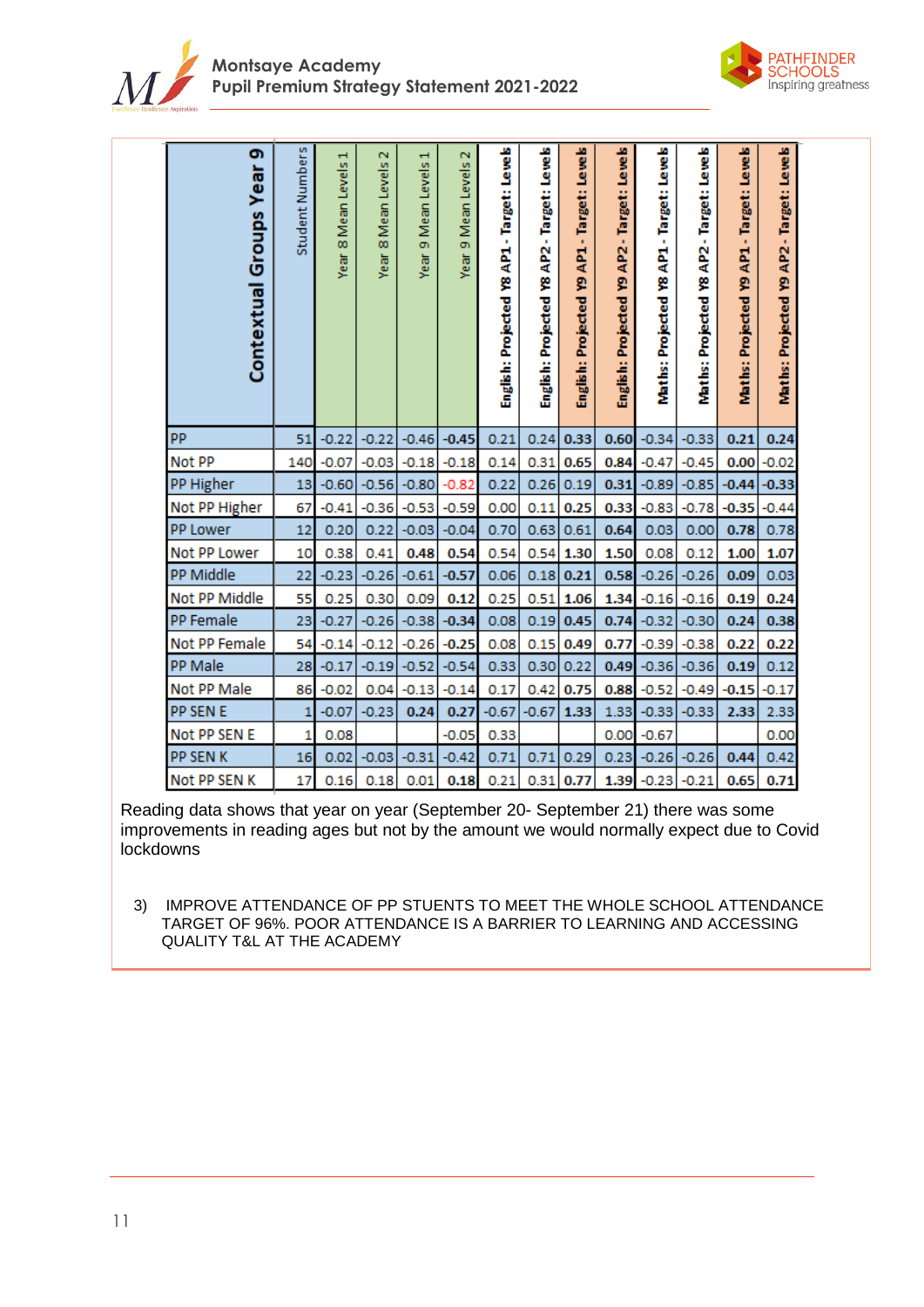



|                   | Attendance 2020-21 |        |       |        |           |         |             |        |  |  |
|-------------------|--------------------|--------|-------|--------|-----------|---------|-------------|--------|--|--|
|                   |                    | Term 1 |       | Term 2 |           | Term 3* | Whole Year* |        |  |  |
|                   | <b>PP</b>          | Non PP | PP    | Non PP | <b>PP</b> | Non PP  | PP          | Non PP |  |  |
| Year7             | 93.34              | 94.69  | 91.29 | 93.27  | 91.57     | 93.48   | 91.46       | 93.55  |  |  |
| Year <sub>8</sub> | 87.34              | 93.14  | 91.33 | 91.27  | 88.06     | 92.33   | 86.19       | 92.22  |  |  |
| Year9             | 83.21              | 93.41  | 85.41 | 92.67  | 80.33     | 92.69   | 81.76       | 92.11  |  |  |
| Year10            | 82.68              | 93.60  | 82.90 | 91.23  | 85.03     | 92.36   | 83.09       | 93.07  |  |  |
| Year11            | 78.45              | 90.95  | 83.77 | 92.52  | 82.12     | 92.80   | 76.69       | 91.82  |  |  |

\* Excluding Summer half Term 2 in Year 11

The attendance of PP students was below that of non-PP student which is shown in the table above. The biggest gap was in Y11 where a very small number of PP students didn't re engage with the school post lock down.

### **4)** PROVIDE PP STUDENTS WITH ASPIRATION / CAREERS / ENRICHMENT OPPORTUNTIES THAT THE MAY NOT HAVE DIRECT ACCESS TO THIS GROUP OF STUDENT NEED ACCESS TO QUALITY CAREERS ADVICE AND GUIDANCE EARLY ON TO RAISE ASPIRATIONS.

Student Welfare Officers and wider pastoral team supported students, particularly through COVID-19 lockdown and return.

Two tutors have been employed to work with groups of PP students on Maths and English to ensure they are supported in closing the gap.

Attendance of PP students was monitored extensively by the school's attendance officer, and along with the SWO home visits took place during lockdown. This ensured that the school was fully aware of the situation of our vulnerable students. The attendance of PP students was below that of non-PP student , therefore his is still a priority area for the Academy.

Work by our careers was successful with all PP students in KS4/5 being seen with the follow up meetings for the most vulnerable students to minimise NEET. Data shows that the NEET for Y11 was 1.58%

 5)ENSURE QUALITY OF T&L AND ACCESS TO GOOD/OUTSTANDING TEACHERS IS AVAILBLE TO PP STUDENTS - ENSURE TEACHER CPD IS A FOCUS OF THE ACDAEMY TO FURTHER DEVELOP FIRST WAVE TEACHING AND RECRUIT AND RETAIN THE BEST TEACHERS FOR OUR PP STUDENTS.

Further development of ERA learner and ERA teaching with CPD focussing on challenge, Questioning & Retrieval and Differentiation / Scaffolding has led to an more consistent approach in lessons. This has been evident during learning walks and the QA process. Due to the disrupted year this is an area that continues to be a priority to ensure that it is fully embedded throughout the school.

Remote learning – the school enabled all students to access not only on-line learning but also live lessons through Teams. Training was provided to teachers and students on the use of remote learning technology – live sessions were delivered during lockdown and 88% of parents surveyed stated that they were satisfied or very satisfied with the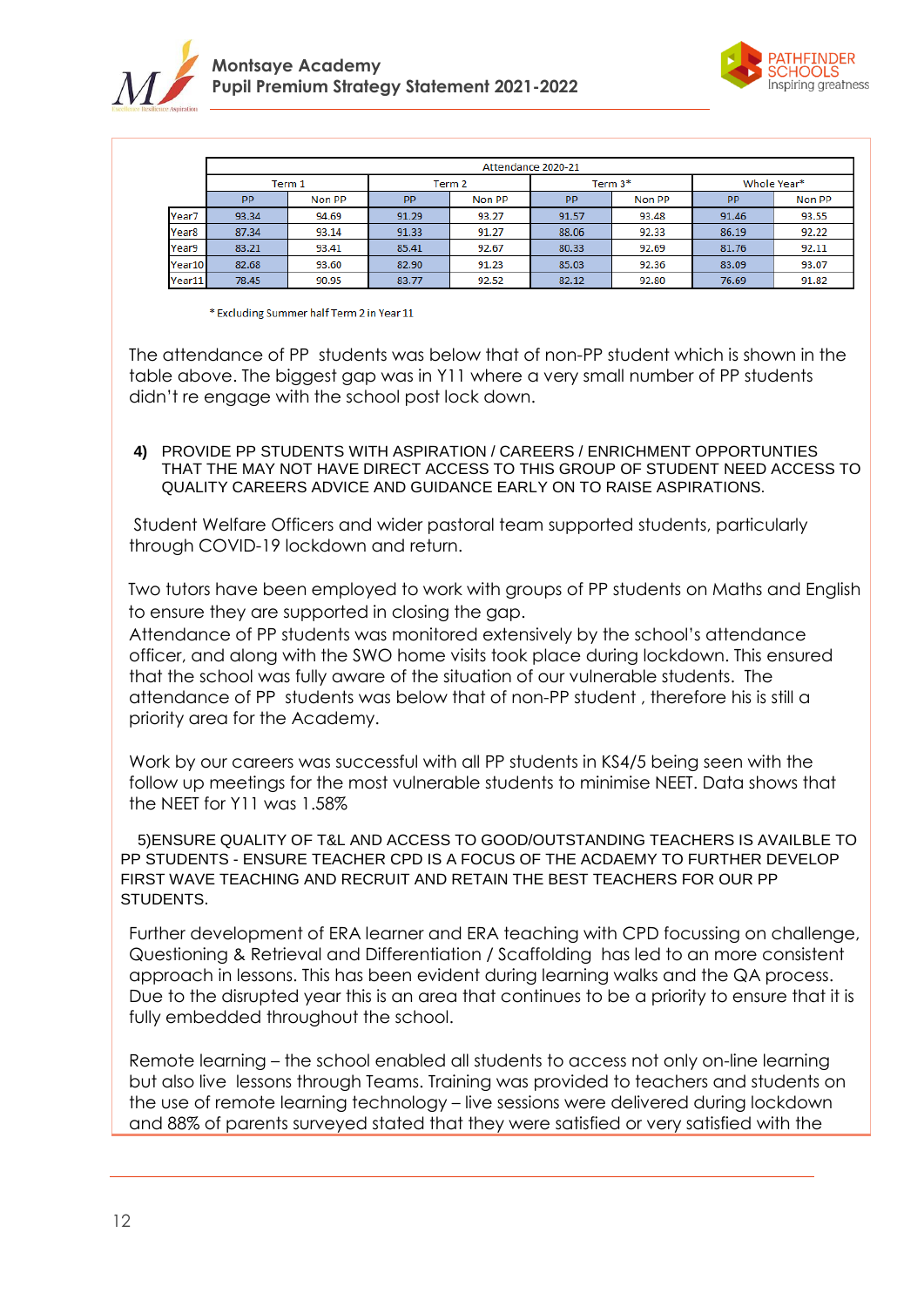



remote leaning strategy delivered. The School was nominated for a Pearson Teaching award for the quality of its online provision.

## **Externally provided programmes**

*Please include the names of any non-DfE programmes that you purchased in the previous academic year. This will help the Department for Education identify which ones are popular in England*

| Programme | Provider |
|-----------|----------|
|           |          |
|           |          |

# **Service pupil premium funding (optional)**

*For schools that receive this funding, you may wish to provide the following information:* 

| <b>Measure</b>                                                                       | <b>Details</b>                                                                                            |
|--------------------------------------------------------------------------------------|-----------------------------------------------------------------------------------------------------------|
| How did you spend your service pupil<br>premium allocation last academic             | Improve A8 and P8 outcomes                                                                                |
| year?                                                                                | Improve PP attendance                                                                                     |
|                                                                                      | Provide good quality T&L / intervention<br>and support in lesson (online remote<br>learning in lock down) |
|                                                                                      | Provide good quality careers guidance<br>to promote aspirations                                           |
| What was the impact of that spending<br>on service pupil premium eligible<br>pupils? |                                                                                                           |

## **Further information (optional)**

*Delete and add your own text*